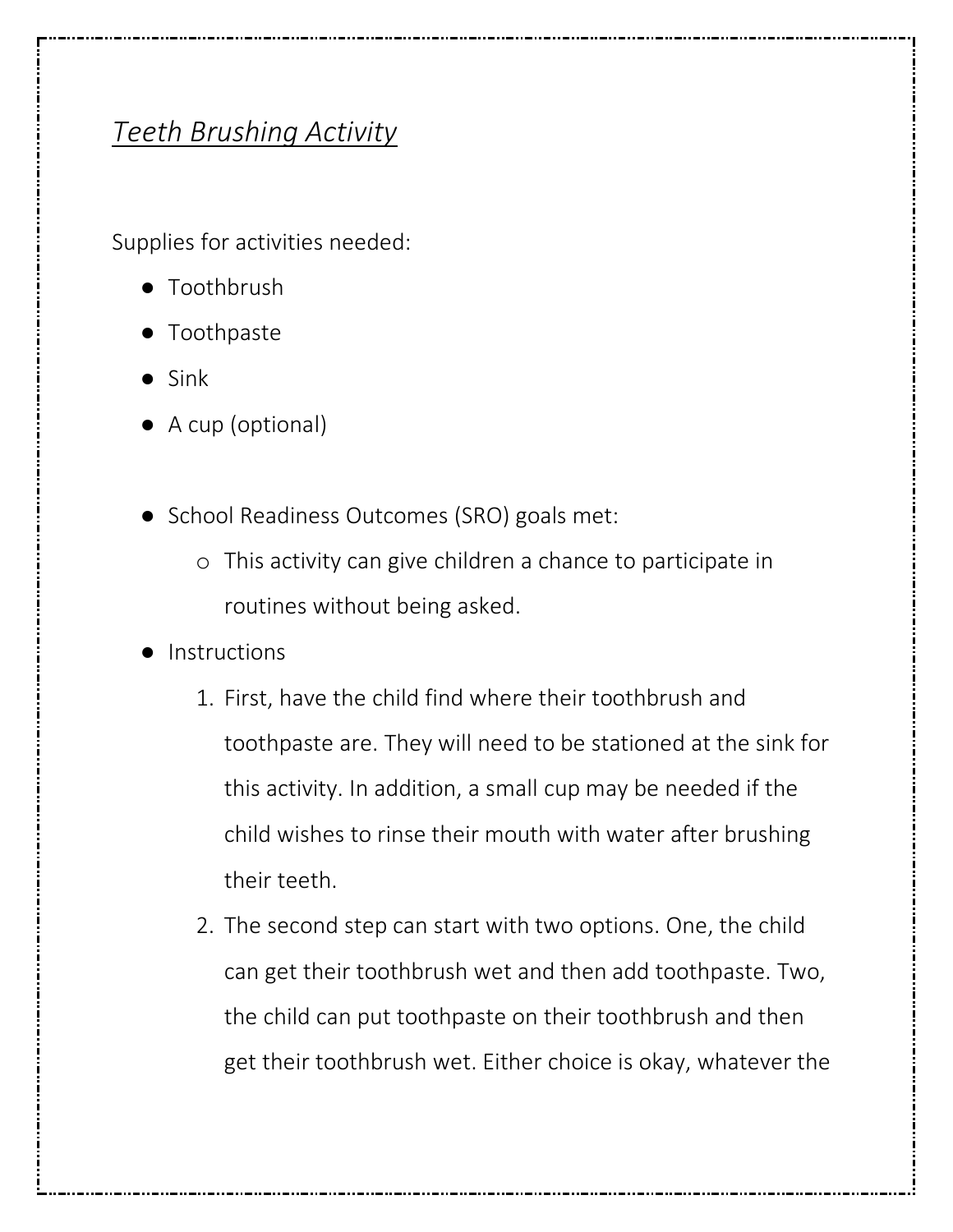child chooses. Only a PEA-sized amount of toothpaste is needed on the toothbrush (if the child needs to use a frozen pea as a guide, that is okay!).

- 3. After the toothpaste is added to the toothbrush and wet, the child will brush their teeth in a circular motion that is comfortable to the child's teeth. Their teeth should be brushed for at least 1 minute and 30 seconds or 2 minutes. Singing "Happy Birthday" twice or your "ABCs" twice while brushing the teeth is the perfect amount of time. These songs also give the child a chance to have fun while brushing their teeth!
- 4. After the teeth have been properly brushed, the child can spit their toothpaste into the sink. The child can rinse out their toothbrush and the sink to get rid of their toothpaste and spit. The child can also rinse their mouth out with a cup of water or water cupped in their hand and spit back into the sink (this can be optional, but suggested).
- 5. After the toothbrush is dried off with a towel and the mouth is rinsed, the toothbrush and toothpaste can be put back.
- 6. The child should brush their teeth at least twice a day (after breakfast/morning and before bed/night) or an additional time after lunch. Having the child brush their teeth with an